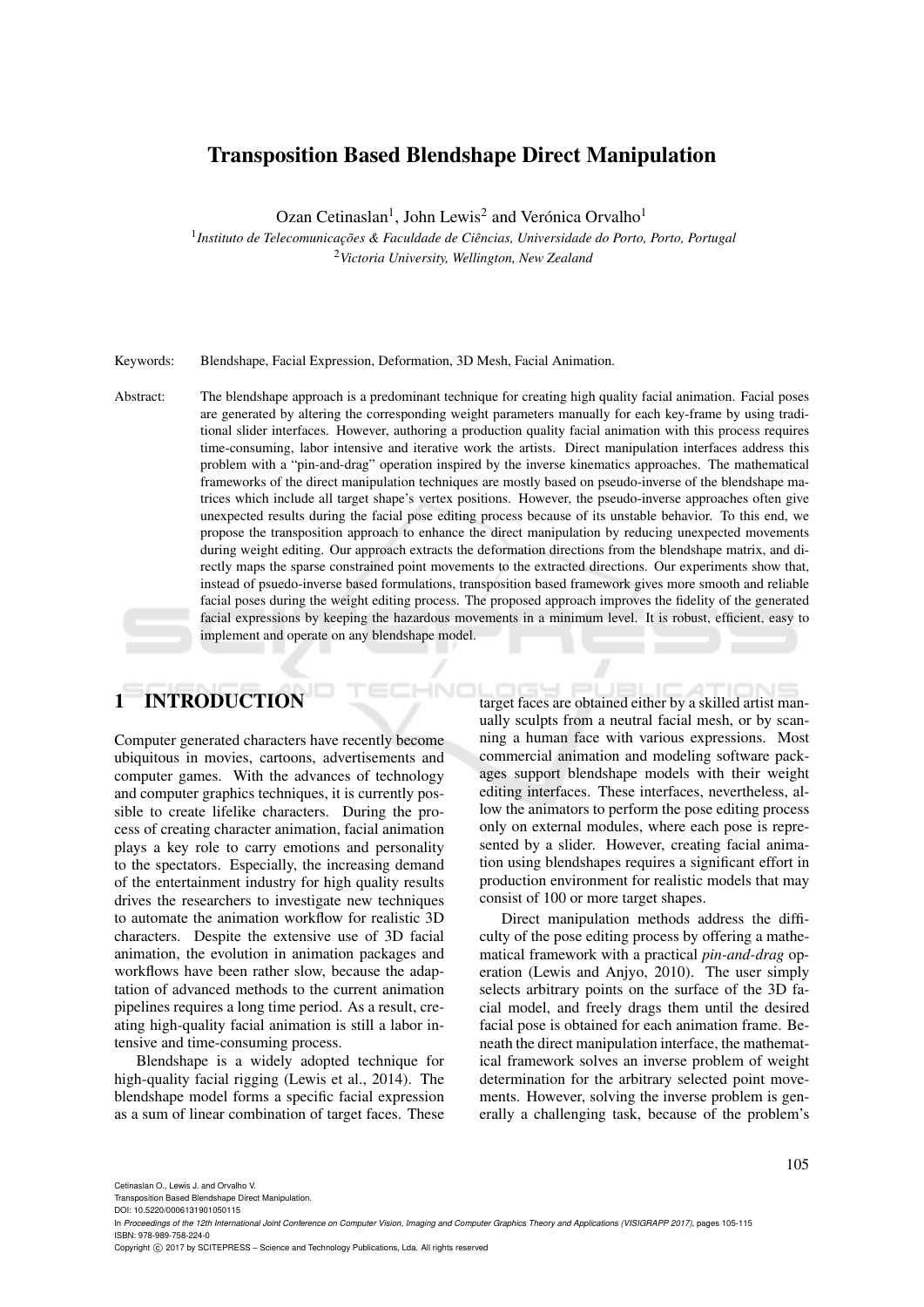

Figure 1: Face posing with our novel transposition based blendshape direct manipulation method. Unlike the pseudo-inverse based techniques, our method generates the facial poses without any artifact or unexpected movements. Our method provides the artistic editing with a simple, efficient and easy-to-implement mathematical framework which is inspired by *Jacobian Transpose* method.

excessive under-constrained behavior. Besides, inverse kinematics algorithms perform similar to direct manipulation, nevertheless constraints and number of unknowns are notably less than the direct manipulation approaches. For example, human arm movement can be expressed roughly 7 degrees of freedom for the joint angles (Tolani and Badler, 1996), but in a production quality blendshape model, the number of unknown for weights can exceed 100.

A discrete function has to be defined to satisfy all constraints to solve the inverse problem for direct manipulation. According to blendshape direct manipulation (Lewis and Anjyo, 2010), moved points determine the resultant face as a simple linear combination of predefined target shapes,

$$
m \approx Bw \tag{1}
$$

where *m* is the vector of resulting vertex positions that are already moved, *w* is the corresponding weight vector and *B* is the blendshape matrix which includes vertex coordinates of all target shapes at its columns. The solution of Equation (1) shows that there is an obvious pseudo-inverse relationship between the blendshape weights and manipulated points. The general pseudo-inverse approach gives the best possible approximated solution to *w* by minimizing the moved point to its correspondent target shapes (min<sub>*w*</sub> *||Bw* −  $|m||^2$ ). However, pseudo-inverse based mathematical frameworks are known with their unstable and unintuitive results. Altering an arbitrary side of the face model causes unexpected little changes in the remaining parts of the model. The reason for this instability is the fact that pseudo-inverse tends to assign many non-zero values to its columns which cause unintended moved point projections for the irrelevant weights.

To prevent these unexpected movements during weight editing, we introduce a new direct manipulation algorithm. Our approach is inspired from the *Jacobian Transpose* method (Welman, 1993) and provides the direct projection of the moved points onto

*B* which avoids the instability of the pseudo-inverse approach. During the drag operation, employing the transpose of *B* instead of its pseudo-inverse allows the user to manipulate desired part of the face without any little alterations in the remaining parts of the 3D model (see Figure 1). In terms of computing the weight updates directly using the transpose of *B*, we analyzed the deformation (vertex displacements) directions to prove that our transposition based direct manipulation is a modified version of the classic pseudo-inverse approach. By considering each column of  $B$  is a deformation vector for the base neutral pose, we extract the deformation directions from the columns of *B* by using *Gram-Schmidt* process and store these columns as a new orthonormal matrix, which shares the same deformation directions as *B*. After applying the pseudo-inverse algorithm to the new matrix, the resultant mathematical framework has appeared similar to the proposed transposition based framework with an additional step-size matrix.

In our experiments, we compare the proposed approach with two different pseudo-inverse based algorithms for blendshape weight updates. The first version is the classic pseudo-inverse method, and the other is the commonly used pseudo-inverse with *Tikhonov* regularization (Lewis and Anjyo, 2010). Against both methods, our approach produces more intuitive and reliable posing results. Further, we discuss the advantages and disadvantages of both approaches and present a hybrid approximation by combining only the powerful sides of pseudo-inverse based approach and our transposition based approach. Finally, the resulting approach is simple to implement, efficient (based on solving only linear systems), and can be adapted easily to the existing blendshape deformation frameworks.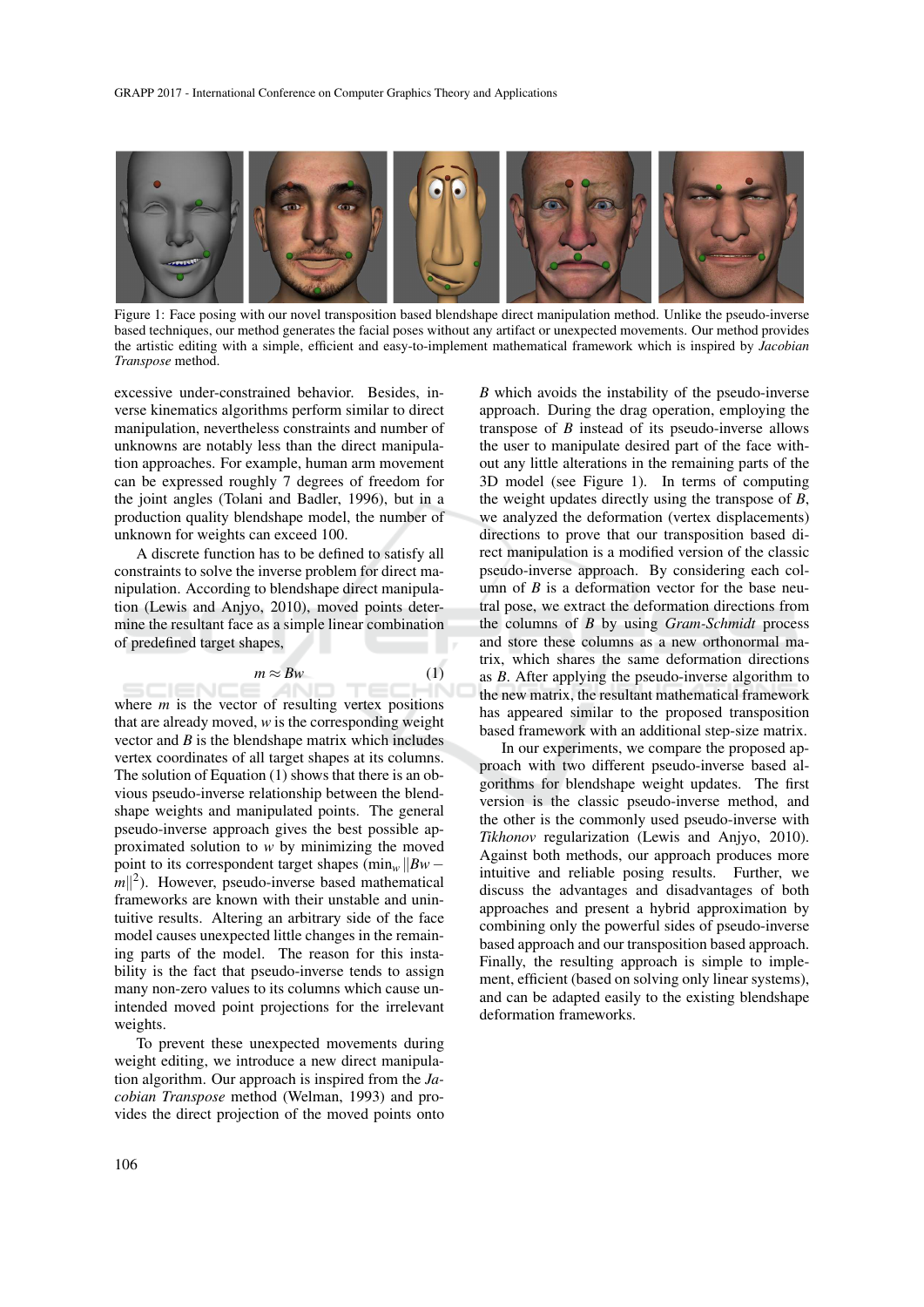### 2 RELATED WORK

*Blendshape* is a commonly used rigging technique to create realistic facial animation for over many years, (Orvalho et al., 2012). Performance capture or keyframe animation techniques have been employed for obtaining blendshape animation. After its practical usage in industry, (Pighin et al., 1998) explored blendshapes as a research topic. They offered a set of techniques which allows to create the textured target shapes rapidly from pictures of a human face with a painterly interface to blend the parts of the morph targets. After this prior research, blendshape was integrated nicely to other fields of facial animation such as modeling (Pighin et al., 1998), facial performance capture (Joshi et al., 2003), facial animation retargeting (Deng et al., 2006), and facial rigging (Li et al., 2010).

Several techniques exist for character animation and facial deformation based on *Inverse Kinematics* approach. Some significant techniques include pose-space deformation (Lewis et al., 2000), shape by example (Sloan et al., 2001), style-based inverse kinematics (Grochow et al., 2004), mesh-based inverse kinematics (Sumner et al., 2005), differential inverse kinematics (Lewis and Dragosavac, 2010), and partial differential equations based animation (González Castro et al., 2010). Besides, robotics research often employs inverse kinematics approaches such as (Nakamura and Hanafusa, 1986), (Nakamura et al., 1987), (Chan and Lawrence, 1988).

*Direct manipulation* methods allow to create deformations by directly selecting and moving points on the surface of the 3D models. This type of approach has been common in inverse kinematics methods for character animation, and recently got popular for facial animation. Blendshape direct manipulation methods solve an inverse problem to find the beneath weights that are most appropriate for the desired movement. (Joshi et al., 2003) proposed an automatic segmentation for localized blendshapes with a direct manipulation technique. (Zhang et al., 2004) offered a method that obtains the target shapes from a high quality stereoscopic data on a template mesh, and provides direct editing by using adaptive local radial basis blends.

For the first time, (Lewis and Anjyo, 2010) solved the problem of direct manipulation for blendshape models. They developed a novel solution by formulating direct manipulation as a soft constrained inverse problem of finding the underlying weights for the selected point movements. The solution includes *Tikhonov* regularization parameter (Tikhonov and Arsenin, 1977) for the optimum results during interac-

tive editing. (Seo et al., 2011) improved the regularization term of the inverse problem, and offered a new matrix compression scheme for complex models based on hierarchically semi-separable representations with an interactive GPU-based animation. (Tena et al., 2011) proposed to control more local modification by dividing the PCA based facial models into independently trained regions which share the boundaries with each other. This method allows the user to directly interact with the model using the *pin-anddrag* operation. (Anivo et al., 2012) presented an algorithm, which provides rapid and better edits that learned from the previous animation.

Recently, (Neumann et al., 2013) introduced sparse localized deformation method, which decomposes the global deformations to localized components from the performance capture data using a variant of sparse PCA. (Holden et al., 2015) developed a real-time solution to the inverse problem of rig function, which enables mapping of the animation data from character rig to the skeleton of the character. That method can be applicable to whole character animation as well as bone based facial animation. (Cetinaslan et al., 2015) proposed an approach to locate the manipulators onto the facial model intuitively by using a sketch-based interface, and apply the drag operation after the sketching procedure. (Yu and Liu, 2014) proposed a method to reproduce the facial poses based on blendshape regression, which uses an optimization procedure to improve the quality of the facial expressions. We refer to (Lewis et al., 2014) as a comprehensive report about practical and theoretical aspects of blendshape facial models.

In the proposed approach, we have taken advantage of the listed prior work. However, pseudoinverse solutions dominated the final mathematical frameworks of the prior works. In contrast to the previous research, we provide a transposition based solution to direct manipulation for more robust and intuitive results.

# 3 METHOD

In this section, we first explain the algebraic perspective of blendshape models and their pseudo-inverse relation. After, we describe the details of the proposed transposition based direct manipulation.

## 3.1 Blendshape Direct Manipulation and Pseudo-inverses

Blendshape model can be defined as a linear vector sum of predefined target shapes as illustrated in Equa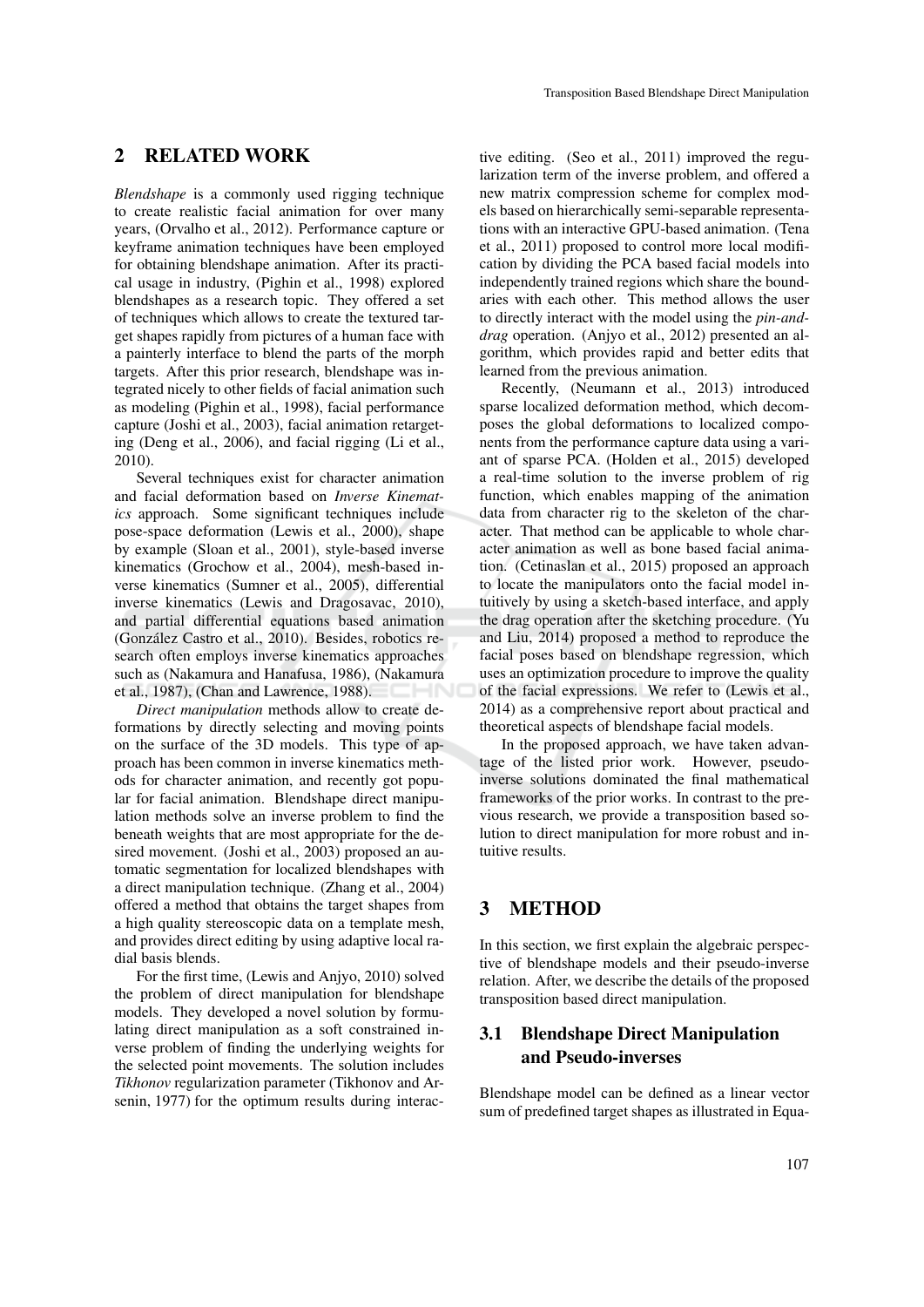tion 2:

$$
f = \sum_{k} b_k w_k \tag{2}
$$

where *f* is the produced final face in a vector form which includes all vector positions of the mesh in the order of  $xyzxyz...$ ,  $b_k$  are the blendshape targets in a vector form, and  $w_k$  are the corresponding weights. Equation 2 can also be denoted as  $f = Bw$ . However, one particular target shape, which is the *neutral face*, can be considered different than the other shapes. Because, all other targets are the offsets from the neutral target shape  $(f_0)$ . Therefore, it is added to Equation 2,  $(f = Bw + f_0)$ . This new formulation is called delta form of blendshape model, and provides many zero or almost zero entries to each target vector. Current commercial modeling and animation software packages most often use the delta form for blendshape applications.

According to direct manipulation scheme, the manipulators (or pins) are located on the surface of the model by selecting some arbitrary vertices. After moving these pins on the surface of the face, mathematically the resultant face can be explained as  $f =$  $m + f_0$ , where *m* denotes for the moved pins. The delta form and the new face form with moved pins direct us to Equation 1.

By using the aforementioned mathematical model, the weight updates can be simply approximated as in Equation 3:

$$
S = \square
$$

where  $B^+$  denotes for the pseudo inverse of *B*,  $(B^+$  is also defined as  $(B^T B)^{-1} B^{\overline{T}}$ ). However, in some cases the inverse operation in Equation 3 may fail because of the singularity of  $B^T B$ . In these cases, blendshape matrix may not provide a full rank.

(Lewis and Anjyo, 2010) addressed this problem with the *Tikhonov* regularization term to update the weights with the most optimal fit to the point movements. Another advantage of applying regularization term is keeping the equilibrium of the system by fitting the new weight values according to the desired pose during point movements. Equation 4 shows the weight update from (Lewis and Anjyo, 2010) after applying regularization to the system defined in Equation 3

$$
w = (BTB + \alpha I)^{-1}(BTm + \alpha w_0)
$$
 (4)

where  $\alpha$  is the regularization term which is defined by user, and  $w_0$  are the previous weights.  $\alpha$  term is added to the diagonals of  $B^T B$  matrix, and forces the system to obtain the most close weight values with the corresponding pin drags. In general,  $\alpha$  is chosen as a small value, such as 0.001 or 0.0001, therefore it can not

dominate *B <sup>T</sup>B* matrix with a significant change. After setting the  $\alpha$  term to such a small number, the term  $\alpha w_0$  of Equation 4 has an almost zero effect to determine the final weights. If  $\alpha$  is selected as zero, Equation 4 transforms to the classic pseudo-inverse form, which is shown in Equation 3. While dragging the constraint points on the surface of the model, Equation 3 or 4 constantly updates the weight values for each coordinate unit.

#### 3.2 Transposition Approach

Direct manipulation formulation is based on pseudoinverse of *B* with or without regulation term. However, pseudo-inverse approaches have a well-known instability problem, by which unexpected and unintuitive movements can be observed during the *pin-anddrag* operation. For example, while the user drags a pin in the mouth region of the face, eye brows may move slightly. The problem can be understood intuitively as follows: Denote the rows of Equation 2 corresponding to the moved pin as  $m = \bar{B}w$ . Expanding  $\bar{B}$  with an SVD, we have  $m = USV^Tw$ . We see that the largest entries of *S* are those that (when rotated by *U*) are most effective for reaching the moved pin *m*. But in forming the corresponding pseudo-inverse (Equation 3),  $w = VS^+U^Tm$ , the singular values are inverted, so *the directions that are least effective in reaching m are scaled by the largest values.* In practice this means that distant blendshape targets that have little effect on a particular pinned point will tend to move more than is desirable.

Inspired from the Jacobian transpose approach of differential inverse kinematics (Lewis and Dragosavac, 2010), we reformulate the blendshape direct manipulation in a more stable and efficient perspective. The inverse kinematics problem is explained as  $\min_q ||p - f(q)|^2$  which was solved by (Zhao and Badler, 1994) with a general nonlinear programming. According to their approach, nonlinear *f*() turns into a linear function about the current position with an update equation:

$$
\dot{p} = J\dot{q} \tag{5}
$$

where  $\dot{p}$  is the vector from the point on the inverse kinematics handle to the target point, *J* is the Jacobian of  $f(.)$ . Equation 5 has to be solved for the parameter update  $\dot{q}$  with the most optimal approximation. The resultant system is nothing but  $\dot{q} = J^+ \dot{p}$ . The problem in Equations 1 and 5 nicely fits to each other. However, Welman (Welman, 1993) offers the *Jacobian Transpose* algorithm for differential inverse kinematics to avoid the unstable behavior of pseudo-inverse approach. According to this algorithm, the parameter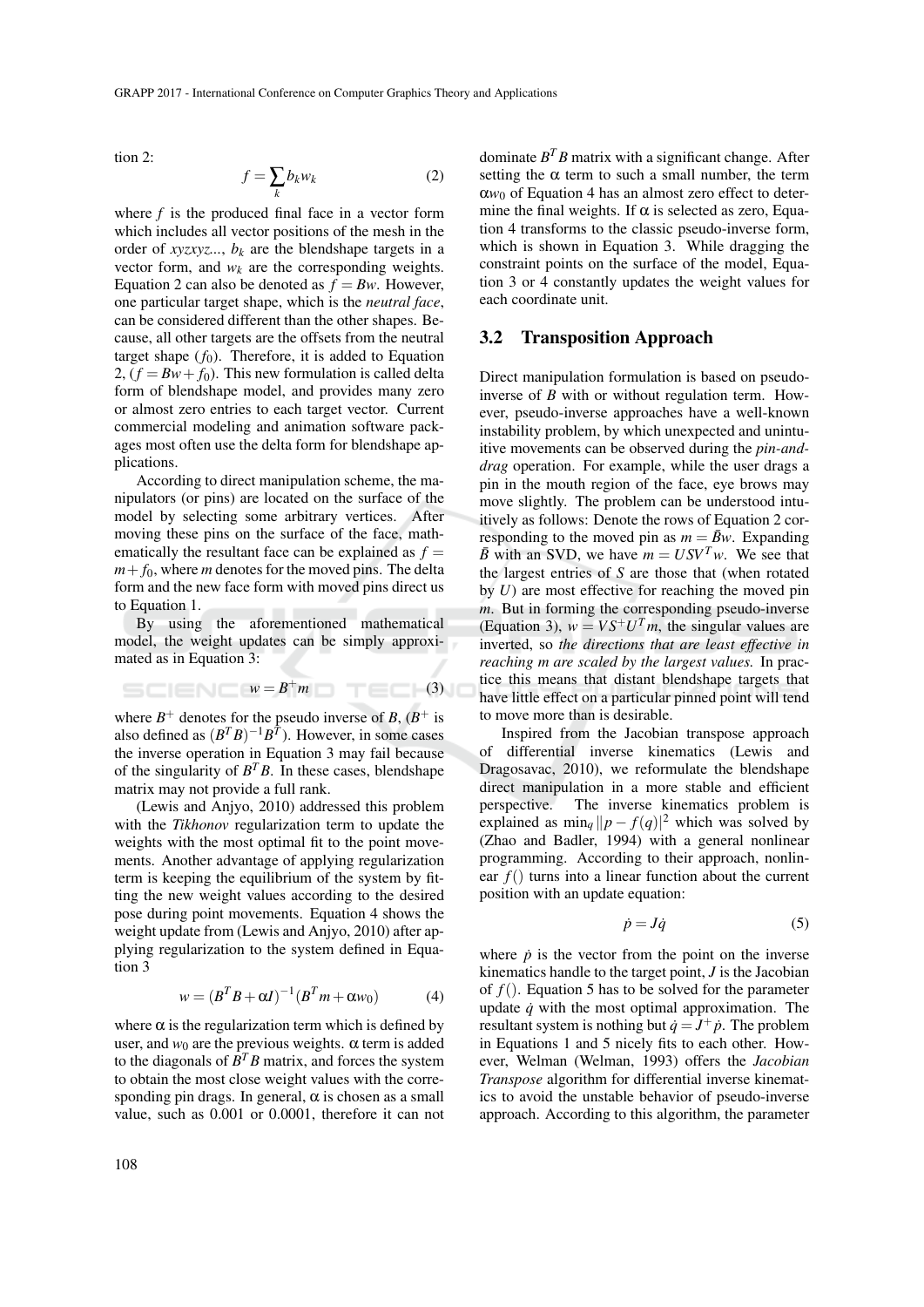

Figure 2: (a) Neutral pose of the model with the located pin. (b) Pin moved down and right by using our Transposition Approach. (c) Pin moved to the same position as (b) by using the Pseudo-Inverse Approach.

update is defined as  $\dot{q} = J^T \dot{p}$  instead of  $\dot{q} = J^+ \dot{p}$ . In our transposition approach, we adapt *Jacobian Transpose* algorithm to the blendshape direct manipulation in an elegant way to reduce the global deformation impact to a minimal level. Therefore, the weight updates are defined as:

$$
w = B^T m \tag{6}
$$

The transition from pseudo-inverse based weight updates to our transposition based approach is given in Appendix section. From an intuitive perspective, Equation 6 provides a direct projection of the point movements onto the *B*. Therefore, point displacements directly determine the exact deformation with the correcting rows of  $B<sup>T</sup>$ . This type of approach prevents the unexpected and unintuitive deformation effects on the facial model during the artistic pose editing. We accomplish this by appending the constrained points to *m*, and corresponding rows to *B*. Thereby, each pinned points adds three columns to  $B<sup>T</sup>$  and rows to *m*. For example, while *n* arbitrary number of pins are located on the 3D facial model with *k* blendshape targets, the system described in Equation 6 can be represented in the matrix form in Equation 7:

$$
\begin{pmatrix} w_1 \\ w_2 \\ w_3 \\ \vdots \\ w_k \end{pmatrix} = \begin{pmatrix} x & y & z & \cdots & z \\ x & y & z & \cdots & z \\ \vdots & \vdots & \vdots & \vdots & \vdots \\ \mathbf{b}_1^{\mathbf{T}} & \mathbf{b}_2^{\mathbf{T}} & \mathbf{b}_3^{\mathbf{T}} & \cdots & \mathbf{b}_{3n}^{\mathbf{T}} \\ \vdots & \vdots & \vdots & \vdots & \vdots \\ \mathbf{b}_n^{\mathbf{T}} & \mathbf{b}_2^{\mathbf{T}} & \mathbf{b}_3^{\mathbf{T}} & \cdots & \mathbf{b}_{3n}^{\mathbf{T}} \\ \vdots & \vdots & \vdots & \vdots & \vdots \end{pmatrix} \begin{pmatrix} m_{1x} \\ m_{1y} \\ m_{2x} \\ m_{2y} \\ m_{2z} \\ \vdots \\ m_{3nz} \end{pmatrix}
$$
 (7)

It should be noted that in Equation 7,  $B^T$  is  $k \times 3n$ matrix that consists of the coordinates of blendshape targets over the selected vertex, and *w* vector includes all weight values to form the resultant face. It is clear that each weight value is computed as the inner product of the relevant *B* vector and the constraint points vector ( $w_i = b_i \cdot m$ ). Therefore, this statement reveals that each pin displacement is only projected on its



Figure 3: The screen-shots of the slider interface according to the pin movements that is shown in Figure 2. (a) is for our Transposition Approach. (b) is for the Pseudo-Inverse Approach.

corresponding blendshape targets, and this behavior keeps the system stable, intuitive and prevents the unexpected movements.

Strictly speaking Equation 6 gives the same answer as Equation 3 in the case where the problem is linear and Equation 6 is iterated to convergence. However, in interactive use, the pin *m* is constantly moving, and Equation 6 is not iterated to convergence. In this case the Jacobian transpose approach naturally moves each weight in proportion to the amount that the corresponding blendshape target is useful in reaching the goal, and there is no need to rigidly threshold the singular values to separate what directions are part of the nullspace.

# 3.3 Pseudo-inverse with Transposition Approach

The pseudo-inverse and the proposed transpose approaches have their own complementary advantages and disadvantages. Therefore, it would be desirable to combine them for obtaining a smooth and promising hybrid approach. The instability problem of pseudoinverse approaches is already mentioned in the previous section. However, this negativity can be used as an advantage during the pose editing. Because in some particular cases, the movement of target shapes naturally requires the movement of other shapes. For example, the specific movement of inner eyebrow for the "anger expression" is only possible with the slight movement of the mouth. During pose editing, this type of coupling may seem unexpected but not necessarily unrealistic. Besides, in rare cases, the gross pin movements may overshoot the pose with the transposition approach. By taking these possibilities into account, we define a simple parametric representation for the weight updates that is shown in Equation 8:

$$
w = (\gamma B^+ + (1 - \gamma)B^T)m \tag{8}
$$

where  $\gamma$  is an arbitrary scalar which keeps the balance of the system. The value of  $\gamma$  would vary between [0,1] where error stays in a minimal state. Unfortunately, in this context there is no exact definition of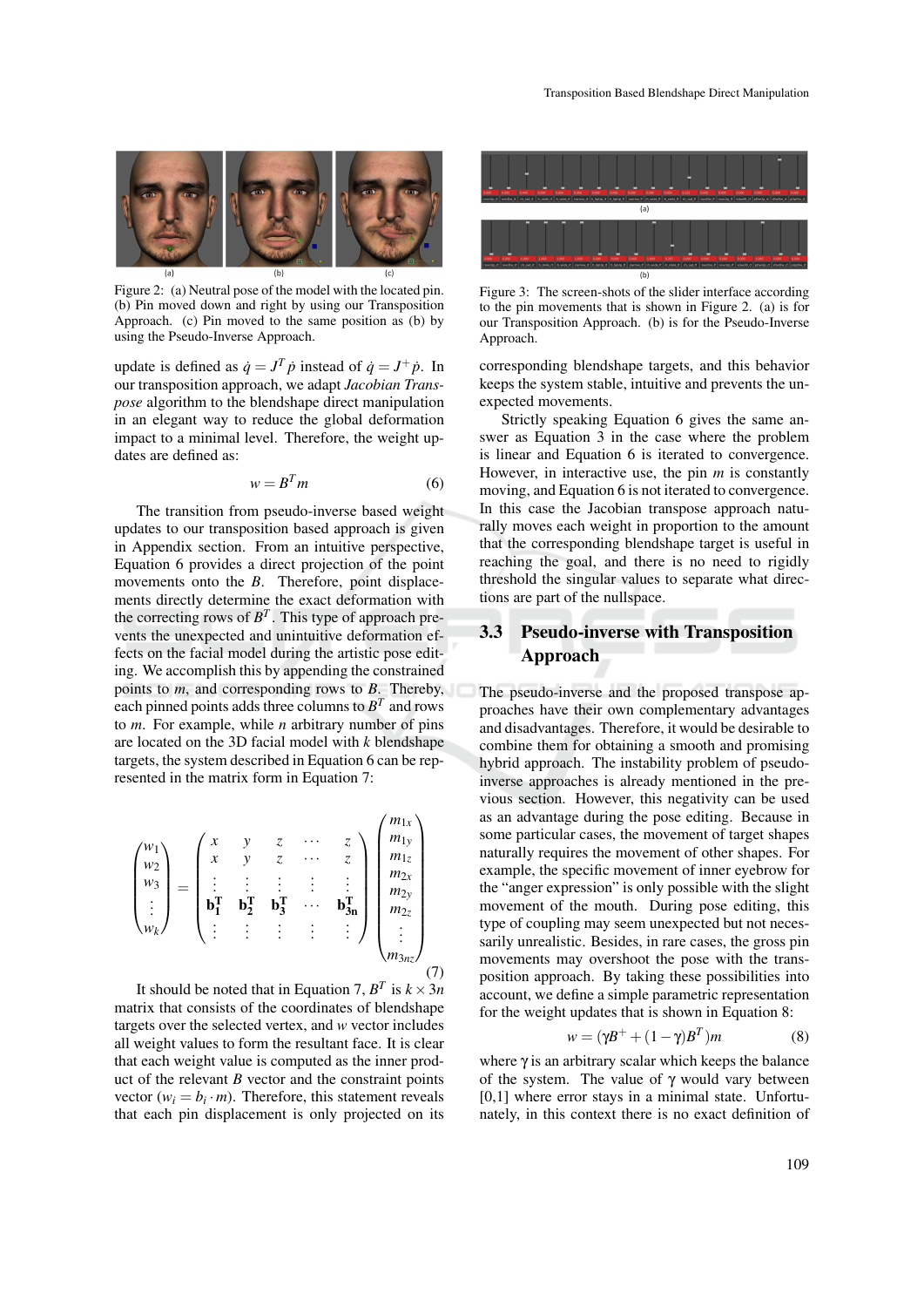

Figure 4: Blendshape direct manipulation comparison example on a model with 40 blendshape targets. (a) is the target pose which was created using Maya's slider interface. An experienced user tried to generate the closest pose to (a) by using our transposition approach in (b), classic pseudo-inverse approach in (c) and the method of (Lewis and Anjyo, 2010) in (d). Below, the weight values are reported for each above corresponded pose. Our transposition based approach clearly gives the most close approximation to the target pose.

error, since pseudo-inverse part of Equation 8 already produces a slight error. However, this error can be considered as the unexpected movements of the face that are within the tolerable limits. The further details of Equation 8, and the  $\gamma$  value will be discussed in the next section.

# 4 EXPERIMENTAL RESULTS AND ANALYSIS

Our approach and its interface have been implemented as a plugin for Maya 2016 using Python. Numpy package has been used for matrix calculations. We demonstrate the comparison of our transposition approach with the other existing techniques on the various blendshape facial models. All direct manipulation techniques including our transposition approach respond in real time, and rapidly produce the interactive visual feedback to the user. Our main motivation has been keeping the user away from the technical aspects of the method during the implementation. For that reason except the mouse, the interface does not include any control components. All the tests were performed on 4-core Intel Core i7-2600 3.4 GHz machine with 8 GB of RAM and an nVidia GTX 570 GPU.

### Comparison to Pseudo-inverse based Approaches

Despite the instability problem of pseudo-inverse based approaches, over the years they have dominated the research on direct manipulation. However, our experiments show that our transposition approach deforms the desired area of the face with a more smooth blending. Besides, the unexpected movements are almost completely eliminated. Figure 2 visually compares our approach with the pseudo-inverse technique under the single pin editing scenario. The model consists of 18 blendshape targets, and the same pin movements produce thoroughly different facial poses. The slider interface of Figure 2 is shown in Figure 3. The pseudo-inverse approach clearly updates the least corresponding weights more than it should be, and the resultant pose stays far away from the expected pose. On the other hand, our transposition approach directly maps the displacement of the pin movement onto the corresponding blendshape targets. The resultant pose is in the direction of the expectations. Besides, it should be noted that both approaches operate in the deformation space defined by the preconfigured blendshape targets. Therefore, it is not possible to express poses beyond the limits of what blendshapes allow to the user.

Further, we created an experimental pose (Figure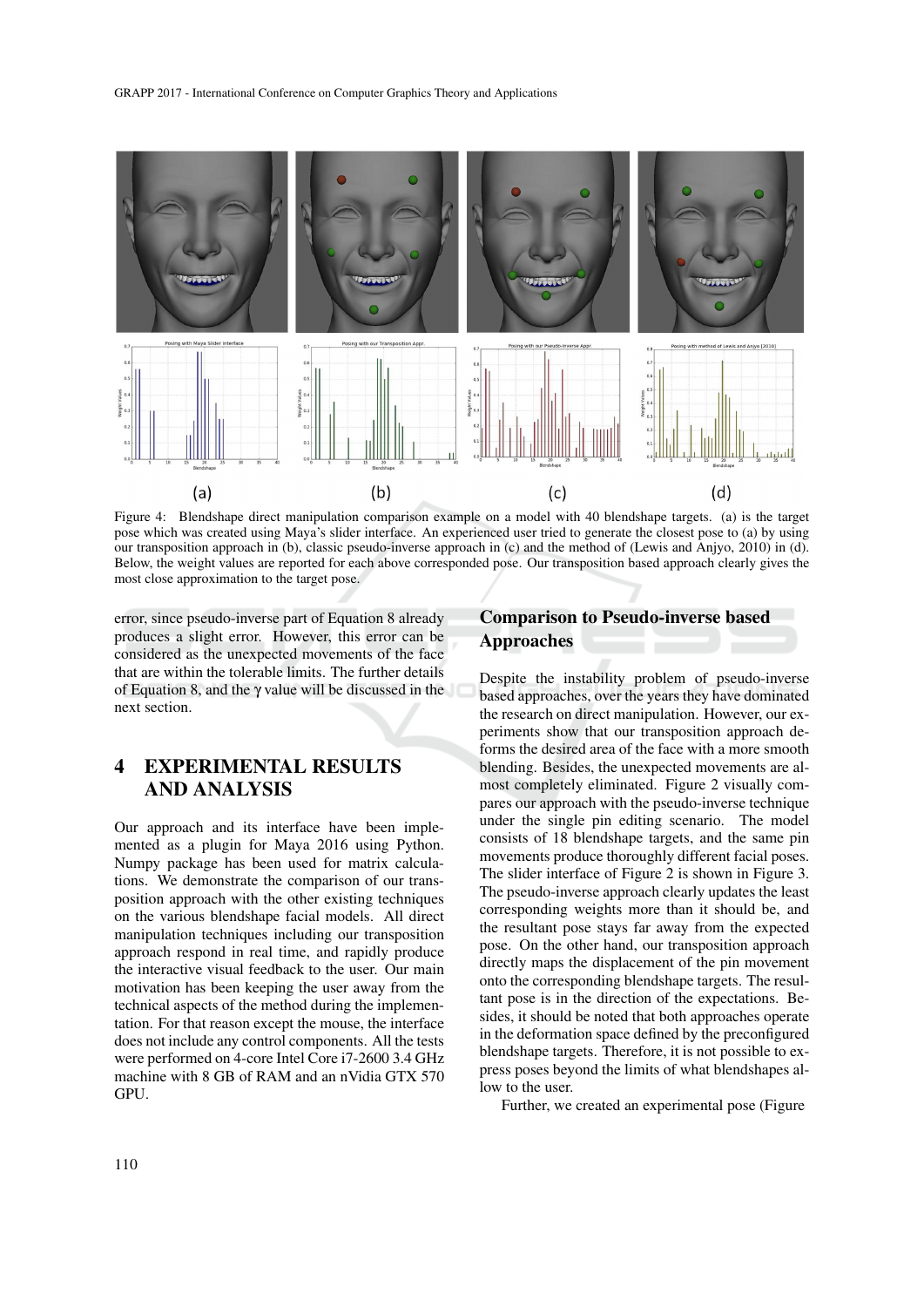

(a) Our Transposition Based Approach

(b) Pseudo-Inverse Based Approach



#### (c) Lewis and Anjyo [2010]

Figure 5: Comparison of our proposed approach with other pseudo-inverse based techniques on a production quality blendshape model with more than 100 target shapes. Our transposition based approach in (a) generates visually plausible and desired results with same pin drag direction. The other methods (in b and c) produce unintuitive results with many unexpected global deformations.

4a) for an experienced user, and asked briefly produce the same pose using our transposition based approach, pseudo-inverse based approach and the method of (Lewis and Anjyo, 2010). The test model consists of 40 blendshape targets and we measured each target shape value as shown in Figure 4 below. The most correct pose was intuitively obtained by our transposition approach. However, all three approaches produce errors, which are reported using the root mean square deviation per weight:

$$
E_{RMS} = \sqrt{\frac{1}{N} \sum_{i=1}^{N} |w_i - \bar{w}_i|^2}
$$
 (9)

where  $N$  is the number of target shapes,  $w_i$  is the weight value of the  $i^{th}$  target shape, and  $\bar{w}_i$  is the corresponding weight value of the *i th* target shape of the experimental pose (Figure 4a). The error values for each target shape is compared in Figure 6. According to the error analysis, the pseudo-inverse approach and

the method of (Lewis and Anjyo, 2010) produce several irrelevant weight values during the pose generation. Besides, both approaches generate error values on the relevant weights which cause unintuitive end results. On the other hand, our transposition based approach produce very few error values, which mostly occur on the relevant weight values. This difference is due to the precise mouse movements, and is almost not observable on the model. Figure 6 demonstrates these error differences in scatter and line graph styles.

We compare all three approaches for posing with a production quality model (number of blendshapes > 100) in Figure 5, which is a more realistic scenario for the artists to create facial expressions during the animation process. We observe that method of (Lewis and Anjyo, 2010) (Figure 5c) produces visually more plausible poses than the classic pseudo-inverse approach (Figure 5b), nevertheless they both produce unexpected movements on the regions that are other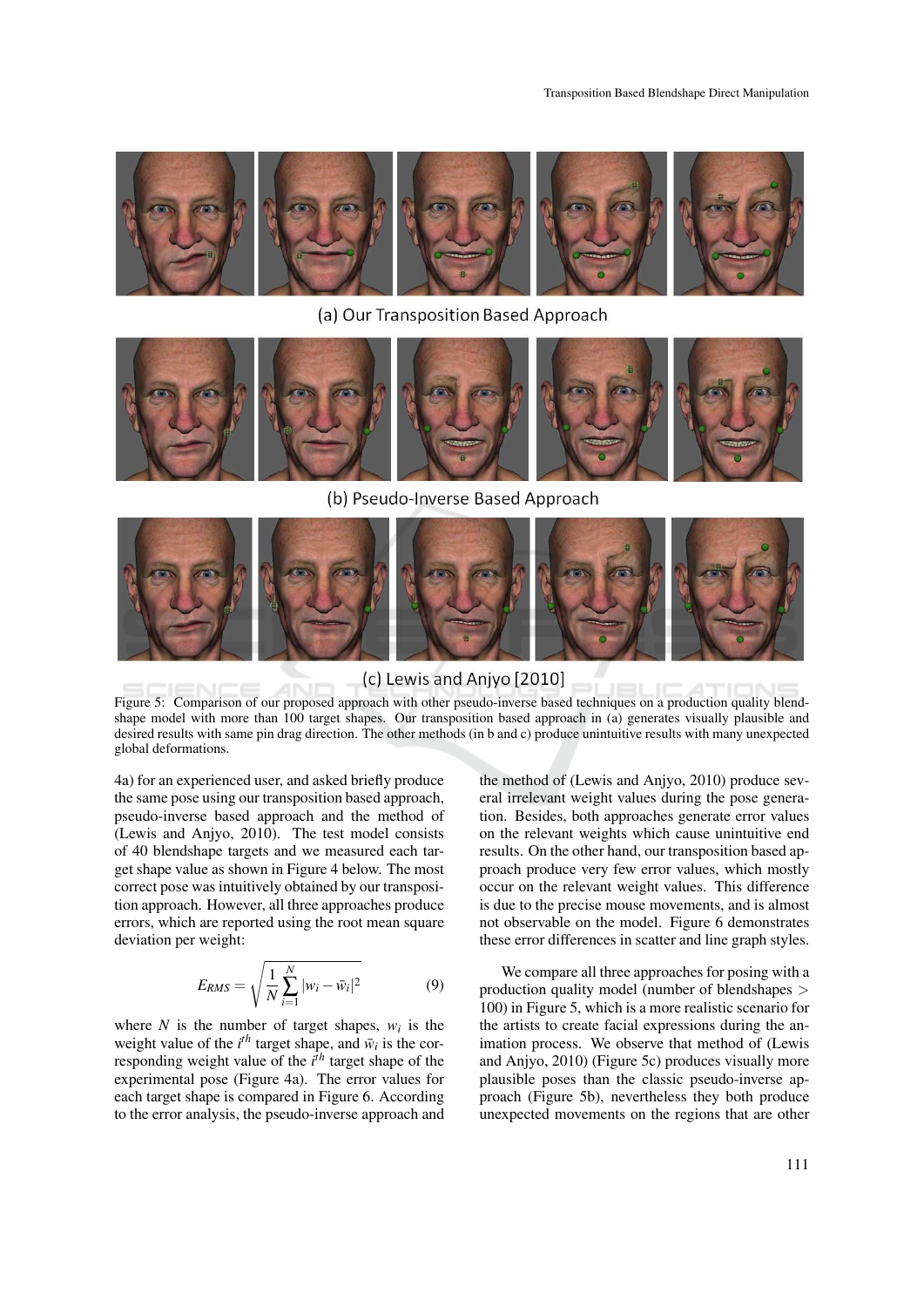Table 1: Summary of the processed datasets. The face model order follows the order in Figure 1 (from left to right). For example, Face 1 is the left most model, Face 3 is the cartoon model in the middle, Face 5 is the right most model. From left to right, columns show in order, the model used, number of vertices, number of edges, number of faces, number of blendshape targets, *Tpin* is average timing for pin generation, *Tedit* is exact timing for pose editing. All computation times are in seconds.

| Model  | $\#Vertex$ | #Edge | #Face | $\#Targest$ | $T_{pin}$ | $T_{edit}$ |
|--------|------------|-------|-------|-------------|-----------|------------|
| Face 1 | 6720       | 19984 | 13264 | 40          | 0.15      | 0.0099     |
| Face 2 | 9562       | 28416 | 18848 | 18          | 0.03      | 0.0099     |
| Face 3 | 11926      | 35576 | 23648 | 36          | 0.13      | 0.0099     |
| Face 4 | 5692       | 11282 | 5584  | 127         | 1.75      | 0.015      |
| Face 5 | 5792       | 11625 | 5834  | 136         | .46       | 0.019      |



Figure 6: The error analysis of the weight deviation from Figure 4. The error values are calculated by using Equation 9. The scatter plot of error values are presented in the top graph, and the comparison of error values are shown in the bottom graph. Our transposition approach produces the minimum error during the pose generation.

than the desired deformation region of the face. Our transposition based approach (Figure 5a) provides almost fully local deformation which allows the artists to edit only the desired manipulation area without any visible global deformation impact. It should be noted that in Figure 5, all sub-figures are intended to produce the same pose with the same number of pins.

Figure 8 illustrates the application of our transposition based approach on different facial models. Table 1 summarizes the processed data, model details, and computation timings for the proposed approach.

#### Parametrization of the Hybrid Approach

Assigning a fixed parameter value to γ value in Equation 8 can be considered as the most straightforward approach. In that case, it would be most likely to choose a small heuristic value (such as 0.1) and allow the transposition approach to dominate Equation 8. Instead, we apply the *singular value decomposition* to  $B^T$  where  $B^T = V S U^T$  and choose the smallest singular value  $\sigma_1$  for  $\gamma$ . The singular values smoothly approach to zero when the number of pins increase. On the other hand, since  $B^+ = VS^+U^T$ , the singular values of pseudo-inverses grow toward infinity.

As the user applies few number of pins to the model (such as 1 or 2), the pseudo-inverse side of Equation 8 will be intrinsically effective. Besides, by intuition few number of pins denotes that the user does not fully constrain the model, and execute only a simple weight update. Another possibility can be an unstable pose needed for a particular case. Nevertheless, the general practice is based on applying the high number of pins to the model (such as 5 to 15), and controlling all of them without any artifact. In these cases, our transposition approach dominates Equation 8, and provides smooth results. Figure 7 demonstrates an example case to the usage of Equation 8. Some poses are necessary for irregular expressions, and it is possible to create with 1 or 2 pins that can be seen in the first and second columns of Figure 7. In these cases, pseudo-inverse approach can be considered to generate the desired irregular pose. However, when the number of pins increase on the model, transposition based approach dominates Equation 8 (last column of Figure 7).

Limitations. Our transposition approach works without any limitation. However, there exists one limitation in our hybrid approach which comes from the fact that the  $\gamma$  value in Equation 8 is computed according to the located number of pins on the model. Therefore, it is ideal to locate the desired number of pins on the model before applying the posing operation.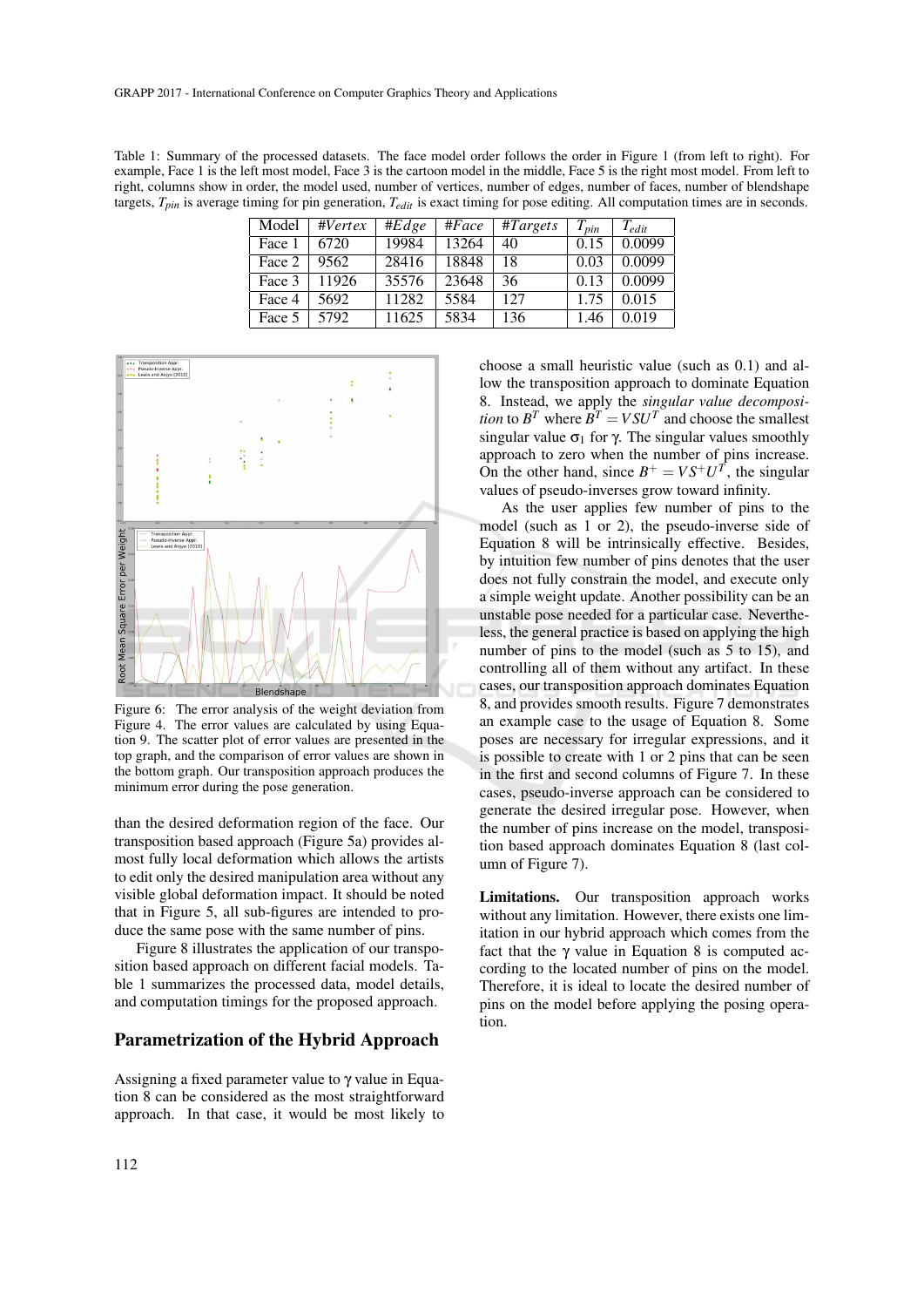

Figure 7: While the transposition approach generally produces good results, in certain cases the hybrid approach from Equation 8 is superior. The parametrization in Equation 8 is calculated according to singular values of SVD. When the user locates few number of pins on the model, SVD produces a high value for the *gamma* parameter and pseudo-inverse side of Equation 8 dominates. On the other hand, with high number of pins on the model, SVD produces a very small number and transposition part of Equation 8 dominates.

## 5 CONCLUSIONS

In this paper, we develop a practical transposition based blendshape direct manipulation for 3D facial animation. Our approach has focused on the precise projection of the pin displacements onto the corresponding deformation vectors. Unlike the previous pseudo-inverse based methods, our approach provides a direct control of the deformation space by purely sticking its dimensions. This behavior reduces the unexpected movements during the artistic editing, and almost completely reduces the deformation influence area to the local geometry where the pins are located. While the artifacts of the pseudo-inverse approach can be reduced with regularizers, our new approach is more stable intrinsically. The difference between the two approaches is particularly noticeable while dragging the mouse, and when the matrix  $B^+$  in (3) has a large nullspace. In addition, we offer a hybrid approach, which incorporates our proposed transposition approach with the pseudo-inverse solution. In the results, we demonstrate how our approach provides intuitive and stable artistic edits on blendshape models almost without any artifacts. Our approach is an original, simple, and powerful direction that can be easily adapted to the existing direct manipulation frameworks.

Hybrid combination of transposition and pseudoinverse approaches, as offered by our method, is a promising direction that we would like to pur-

sue in the future. Applying an arbitrary number of pins within the blendshape deformation space is parametrized by employing the smallest singular value in our current form. We plan to extend this approach to formulate a balanced form that reduces the differences between pseudo-inverse and transposition in the final result. Another promising research direction is to explore a step-size formulation for the proposed transposition approach to prevent possible overshooting during the gross pin movements.

#### ACKNOWLEDGEMENTS

This article is a result of the project NanoS-TIMA, NORTE-01-0145-FEDER-000016, supported by Norte Portugal Regional Operational Programme (NORTE 2020), through Portugal 2020 and the European Regional Development Fund. This work also had the collaboration of the Fundação para a Ciência e Tecnologia/FCT (SFRH/BD/82477/2011), POPH/FSE program and Instituto de Telecomunicações (UID/EEA/50008/2013). We thank Faceware Technologies, Jason Baskin, Xenxo Alvarez and Hiroki Itokazu for the models.

#### **REFERENCES**

- Anjyo, K., Todo, H., and Lewis, J. P. (2012). A practical approach to direct manipulation blendshapes. *Journal of Graphics Tools*, 16(3):160–176.
- Cetinaslan, O., Orvalho, V., and Lewis, J. (2015). Sketchbased controllers for blendshape facial animation. In *Eurographics 2015 - Short Papers*.
- Chan, S. K. and Lawrence, P. D. (1988). General inverse kinematics with the error damped pseudoinverse. In *Robotics and Automation, 1988. Proceedings., IEEE International Conference on*, pages 834–839 vol.2.
- Cheney, W. and Kincaid, D. (2009). Linear algebra: Theory and applications. Jones and Barlett Publishers, Sudbury, Massachusetts.
- Deng, Z., Chiang, P.-Y., Fox, P., and Neumann, U. (2006). Animating blendshape faces by cross-mapping motion capture data. In *Proceedings of the 2006 Symposium on Interactive 3D Graphics and Games*, I3D  $106$ , pages 43–48, New York, NY, USA. ACM.
- Gonzalez Castro, G., Athanasopoulos, M., and Ugail, H. ´ (2010). Cyclic animation using partial differential equations. *The Visual Computer*, 26(5):325–338.
- Grochow, K., Martin, S. L., Hertzmann, A., and Popović, Z. (2004). Style-based inverse kinematics. *ACM Trans. Graph.*, 23(3):522–531.
- Holden, D., Saito, J., and Komura, T. (2015). Learning an inverse rig mapping for character animation. In *Pro-*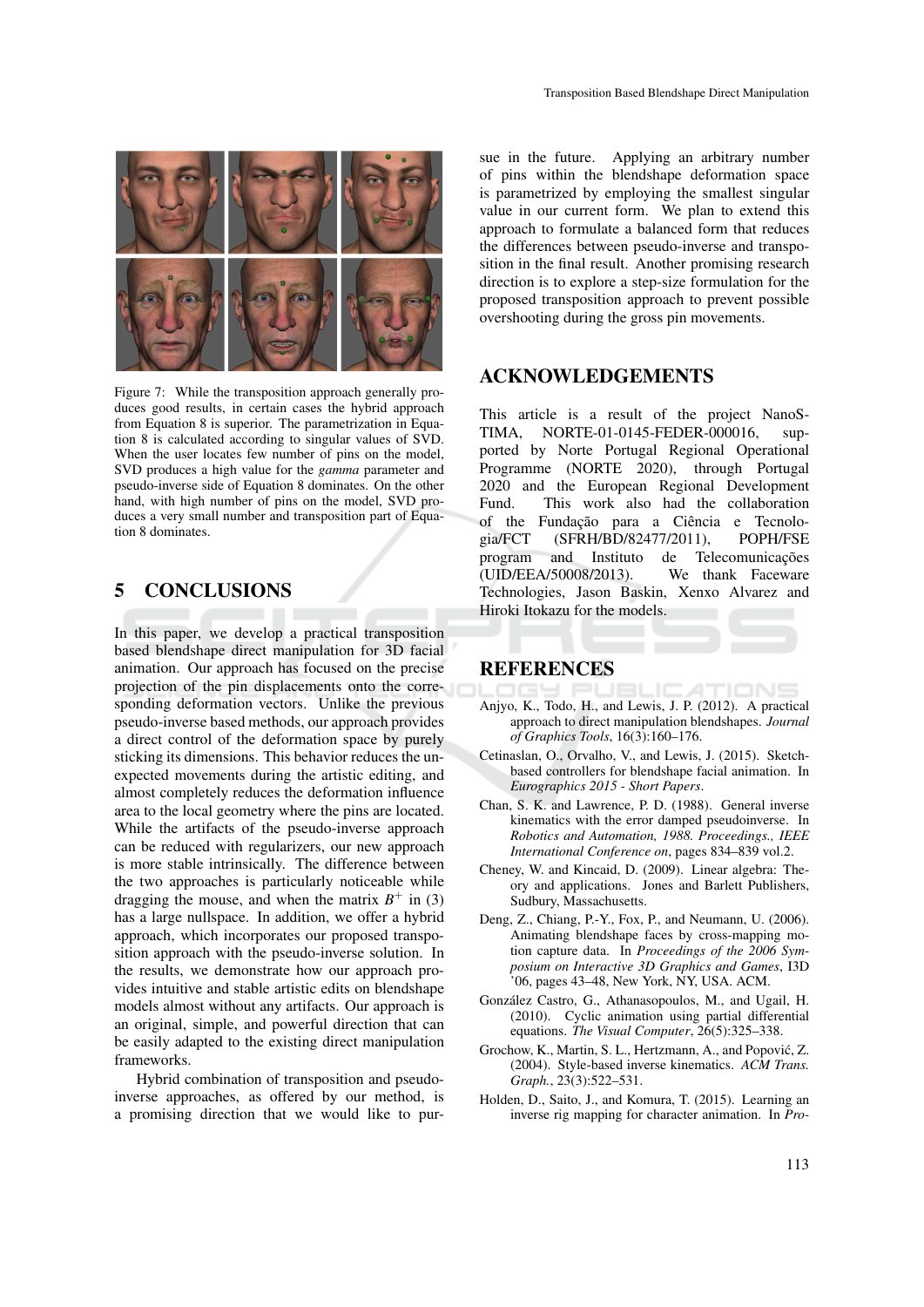*ceedings of the 14th ACM SIGGRAPH / Eurographics Symposium on Computer Animation*.

- Joshi, P., Tien, W. C., Desbrun, M., and Pighin, F. (2003). Learning controls for blend shape based realistic facial animation. In *Proceedings of the 2003 ACM SIG-GRAPH/Eurographics Symposium on Computer Animation*, SCA '03, pages 187–192.
- Lewis, J. P. and Anjyo, K. (2010). Direct manipulation blendshapes. *IEEE Comput. Graph. Appl.*, 30(4):42– 50.
- Lewis, J. P., Anjyo, K., Rhee, T., Zhang, M., Pighin, F., and Deng, Z. (2014). Practice and theory of blendshape facial models. In *Eurographics STAR*, pages 199–218.
- Lewis, J. P., Cordner, M., and Fong, N. (2000). Pose space deformation: A unified approach to shape interpolation and skeleton-driven deformation. In *Proceedings of the 27th Annual Conference on Computer Graphics and Interactive Techniques*, SIGGRAPH '00, pages 165–172, New York, NY, USA. ACM Press/Addison-Wesley Publishing Co.
- Lewis, J. P. and Dragosavac, N. (2010). Stable and efficient differential inverse kinematics. In *ACM SIGGRAPH ASIA 2010 Sketches*, SA '10, pages 1–2.
- Li, H., Weise, T., and Pauly, M. (2010). Example-based facial rigging. *ACM Trans. Graph.*, 29(4):1–6.
- Nakamura, Y. and Hanafusa, H. (1986). Inverse kinematic solutions with singularity robustness for robot manipulator control. *Journal of Dynamic Systems, Measurement and Control*, 108:163–171.
- Nakamura, Y., Hanafusa, H., and Yoshikawa, T. (1987). Task-priority based redundancy control of robot manipulators. *Int. J. Rob. Res.*, 6(2):3–15.
- Neumann, T., Varanasi, K., Wenger, S., Wacker, M., Magnor, M., and Theobalt, C. (2013). Sparse localized deformation components. *ACM Trans. Graph.*, 32(6):179:1–179:10.
- Orvalho, V., Bastos, P., Parke, F., Oliveira, B., and X., A. (2012). A facial rigging survey. In *in Proc. of the 33rd Annual Conference of the European Association for Computer Graphics - Eurographics*, pages 10–32.
- Pighin, F., Hecker, J., Lischinski, D., Szeliski, R., and Salesin, D. H. (1998). Synthesizing realistic facial expressions from photographs. In *Proc. 25th Annual Conference on Computer Graphics and Interactive Techniques*, SIGGRAPH '98, pages 75–84.
- Seo, J., Irving, G., Lewis, J. P., and Noh, J. (2011). Compression and direct manipulation of complex blendshape models. In *Proceedings of the 2011 SIGGRAPH Asia Conference*, SA '11, pages 164:1–164:10.
- Sloan, P.-P. J., Rose, III, C. F., and Cohen, M. F. (2001). Shape by example. In *Proceedings of the 2001 Symposium on Interactive 3D Graphics*, I3D '01, pages 135–143, New York, NY, USA. ACM.
- Sumner, R. W., Zwicker, M., Gotsman, C., and Popovic, J. ´ (2005). Mesh-based inverse kinematics. *ACM Trans. Graph.*, 24(3):488–495.
- Tena, J. R., De la Torre, F., and Matthews, I. (2011). Interactive region-based linear 3d face models. In *ACM SIGGRAPH 2011 Papers*, pages 76:1–76:10.
- Tolani, D. and Badler, N. (1996). Real-time inverse kinematics of the human arm. *Presence*, 5(4):393–401.
- Welman, C. (1993). Inverse kinematics and geometric constraints for articulated figure animation. Master Thesis, Simon Fraser University.
- Yu, H. and Liu, H. (2014). Regression-based facial expression optimization. *IEEE Transactions on Human-Machine Systems*, 44(3):386–394.
- Zhang, L., Snavely, N., Curless, B., and Seitz, S. M. (2004). Spacetime faces: High resolution capture for modeling and animation. *ACM Trans. Graph.*, 23(3):548– 558.
- Zhao, J. and Badler, N. I. (1994). Inverse kinematics positioning using nonlinear programming for highly articulated figures. *ACM Trans. Graph.*, 13(4):313–336.

# APPENDIX: Transition from Pseudo-inverse to Transposition

The transposition algorithm can be motivated by expressing the pseudoinverse in terms of an orthonormalized basis. We orthonormalize the  $B<sup>T</sup>$  matrix, and extract the deformation directions from the blendshape matrix, because both share the same vector spans. Therefore, we apply the *Gram-Schmidt* process (Cheney and Kincaid, 2009), and store the extracted orthonormal matrix in *Q*. After, we substitute the new Q matrix instead of  $B<sup>T</sup>$  in Equation 3 with a scaling step-size matrix *R* for the point movements. The new pseudoinverse equation becomes:

$$
w = (QQT)-1Q(Rm)
$$
 (10)

In Equation 10, *Q* is an orthonormal matrix. Thereby,  $QQ<sup>T</sup>$  becomes an *identity* matrix. The new update function turns into  $w = Q(Rm)$ . According to Jacobian Transpose suggestion, weight update can be represented as  $w = B^T m$ . To minimize the scaling step-size of the point movements we apply the following minimization:

$$
\min_{R} \|B^T - QR\|^2 \tag{11}
$$

The solution of Equation 11 shows us  $R = Q^T B^T$ . Alternatively, least square process can be replaced with a simple *qr factorization*. Then, *R* is substituted to Equation 10 and the final weight update function becomes:

$$
w = B^T m \tag{12}
$$

Reviewing these steps, we see that when the basis is orthogonal, the pseudoinverse can be reduced to the transposition approach. In turn, the bad behavior of the pseudoinverse can be understood in terms of the lack of orthogonality of the basis.